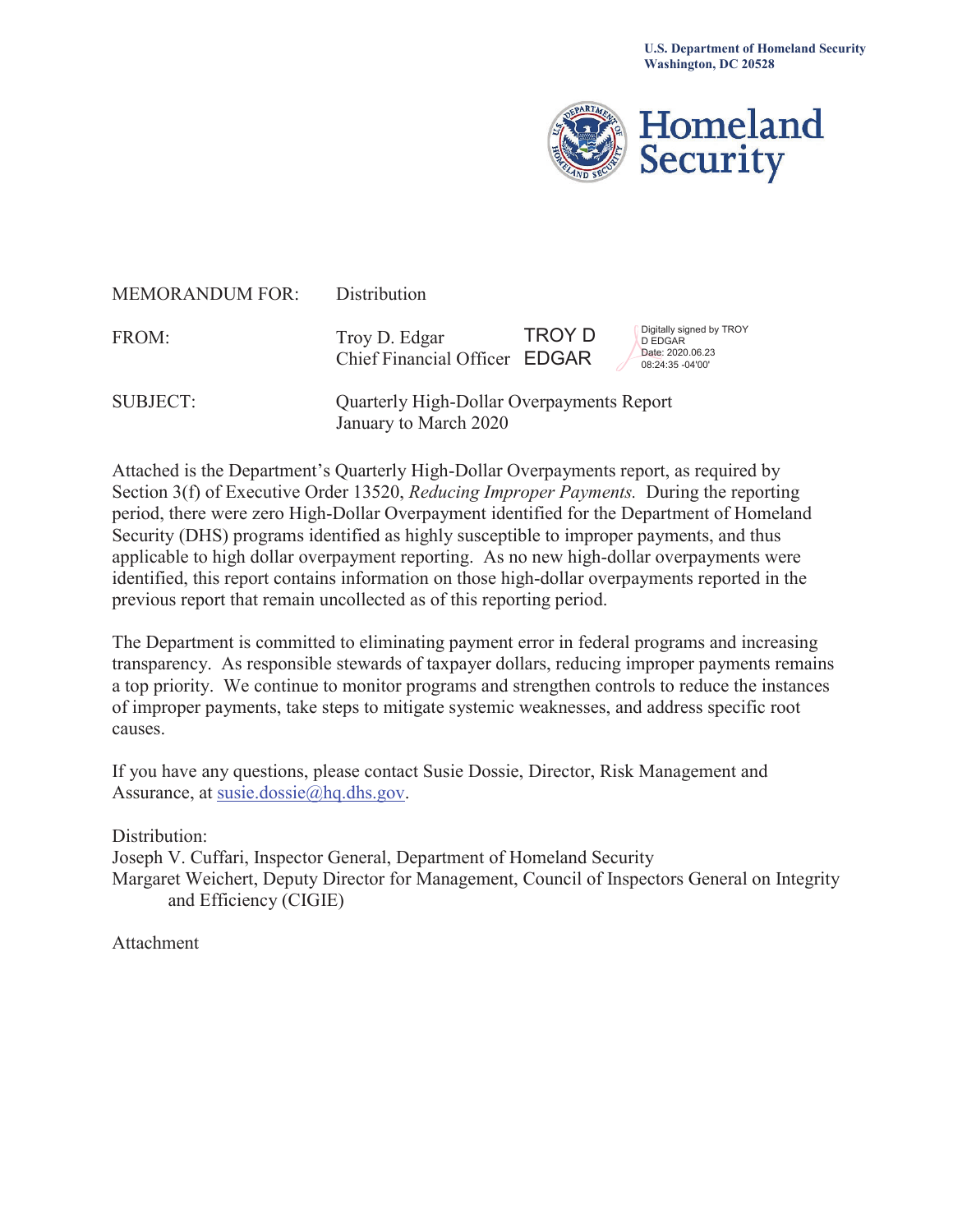## **Department of Homeland Security High-Dollar Overpayments Report for the Current Quarter ending March 31, 2020**

| <b>Current Quarter Activity</b> |                                    |      |              |                  |                               |                                                    |                        |                                         |                                                                                       |                                        |                                 |                    |                  |                       |                        |                                                             |                              |
|---------------------------------|------------------------------------|------|--------------|------------------|-------------------------------|----------------------------------------------------|------------------------|-----------------------------------------|---------------------------------------------------------------------------------------|----------------------------------------|---------------------------------|--------------------|------------------|-----------------------|------------------------|-------------------------------------------------------------|------------------------------|
| Compon                          | Recipient<br>Type<br>or Individual | City | <b>State</b> | Progra<br>Office | Treasurv Funo<br>Symbol (TFS) | <b>Recovery Actions</b><br><b>Taken or Planned</b> | <b>Category (Bill)</b> | <b>Cause of Overpayment</b><br>Category | Why the Overpayment<br>…ed And Actions to 「"<br>Occurr<br><b>Prevent Reoccurrence</b> | High<br>Overpayment<br>Date Identified | Date<br>Overpayment<br>Recouped | <b>Amount Paid</b> | Correct<br>Amoun | Overpayment<br>Amount | <b>Recovered Amoun</b> | <b>Waived Amount or</b><br><b>Documentation</b><br>Receiveo | Outstandin<br><b>Balance</b> |
|                                 |                                    |      |              |                  |                               | N/A - No overpayments identified.                  |                        |                                         |                                                                                       |                                        |                                 |                    |                  |                       |                        |                                                             |                              |
|                                 |                                    |      |              |                  |                               |                                                    |                        |                                         |                                                                                       |                                        |                                 |                    |                  |                       |                        |                                                             |                              |
|                                 |                                    |      |              |                  |                               |                                                    |                        |                                         |                                                                                       |                                        | Tota                            | co or              | \$0.00           | \$0.00                | \$0.00                 | \$0.00                                                      | \$0.00                       |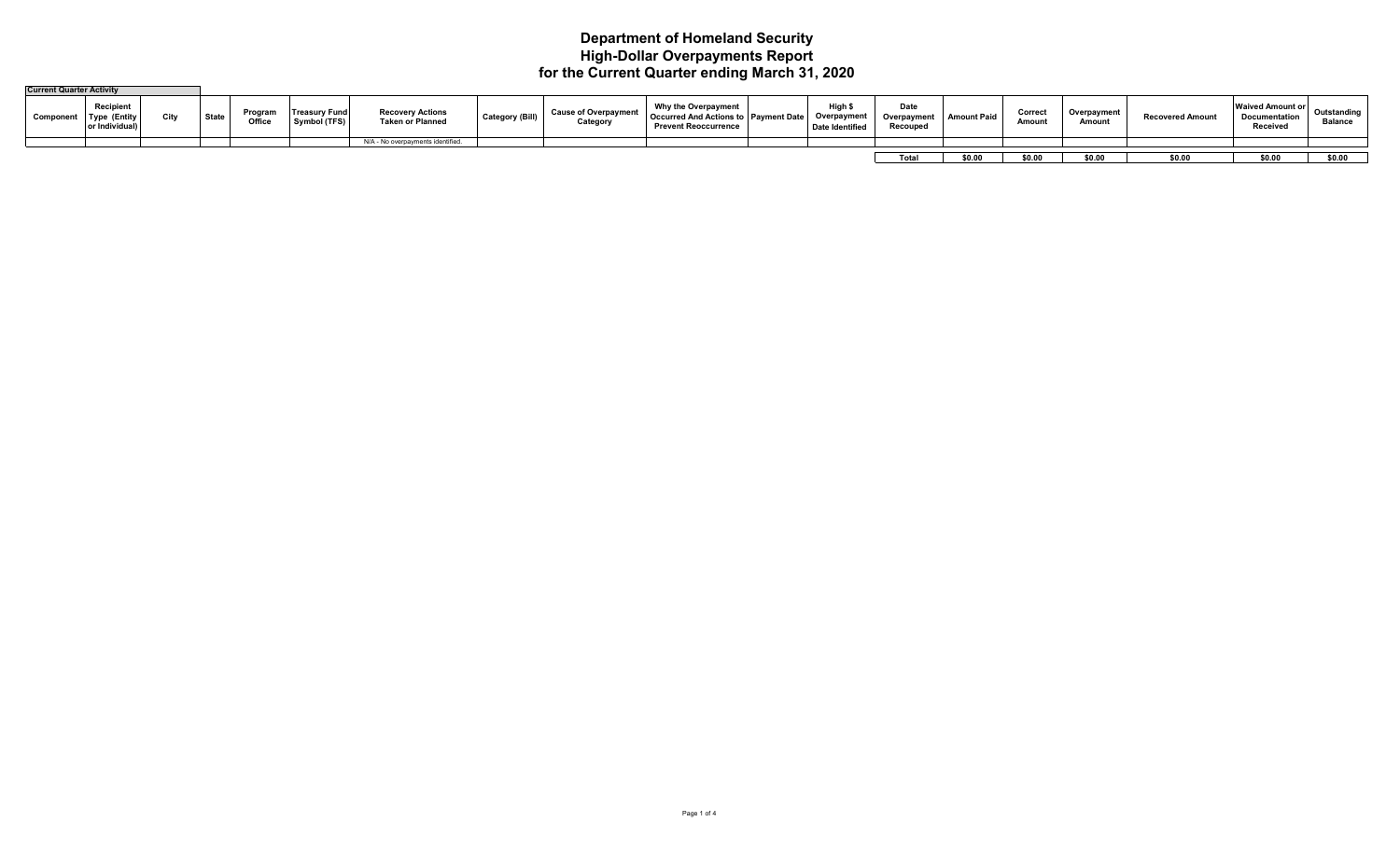## **Department of Homeland Security Current Status of Outstanding High-Dollar Overpayments Previously Reported for the Quarter Ending March 31, 2020**

| <b>Debts Under Collection by DHS</b> |                                                |                 |              |                                                          |                                                                                                                                                                                                                                                                                                                                                                                                                                                                                                                                                                                                                                                                                                                                                                                                                                                                                                                                                                                                                                                                                                                                                                                                                                                                                                                                                                                                                                         |                                                           |                                                            |                               |                   |                           |                     |                            |                                  |
|--------------------------------------|------------------------------------------------|-----------------|--------------|----------------------------------------------------------|-----------------------------------------------------------------------------------------------------------------------------------------------------------------------------------------------------------------------------------------------------------------------------------------------------------------------------------------------------------------------------------------------------------------------------------------------------------------------------------------------------------------------------------------------------------------------------------------------------------------------------------------------------------------------------------------------------------------------------------------------------------------------------------------------------------------------------------------------------------------------------------------------------------------------------------------------------------------------------------------------------------------------------------------------------------------------------------------------------------------------------------------------------------------------------------------------------------------------------------------------------------------------------------------------------------------------------------------------------------------------------------------------------------------------------------------|-----------------------------------------------------------|------------------------------------------------------------|-------------------------------|-------------------|---------------------------|---------------------|----------------------------|----------------------------------|
| Component                            | Recipient<br>Type (Entity<br>or<br>Individual) | City            | <b>State</b> | Program(s)<br>Responsible                                | <b>Recovery Action Taken or Planned</b>                                                                                                                                                                                                                                                                                                                                                                                                                                                                                                                                                                                                                                                                                                                                                                                                                                                                                                                                                                                                                                                                                                                                                                                                                                                                                                                                                                                                 | Payment Date <sup>1</sup>                                 | <b>High \$ Overpayment</b><br>Date Identified <sup>2</sup> | <b>Amount Paid</b>            | Correct<br>Amount | <b>Overpayment Amount</b> | Recovered<br>Amount | <b>Outstanding Balance</b> | Days<br>Outstanding <sup>3</sup> |
| <b>FEMA</b>                          | Entity                                         | Arlington       | VA           | Financial<br>Management<br>Division - Vendor<br>Payments | FEMA is finalizing determination as to whether improper payment is administrative only and thus not applicable for recovery.<br>HDOP is under review by FEMA OCPO. Can not off-set or recoup, until confirmed by OCPO as a HDOP.<br>FEMA Financial Office will coordinate with Procurement office for updated training on contract billing requirements. OCFO will<br>conduct meeting with OCPO to evaluate the contracting/ invoice processing and develop system to address noncompliance issue.<br>FEMA OCFO and OCPO are creating SOP for CO and CORS to follow.                                                                                                                                                                                                                                                                                                                                                                                                                                                                                                                                                                                                                                                                                                                                                                                                                                                                    | November 9, 2016                                          | October 9, 2018                                            | \$373,386.28                  | \$0.00            | \$373,386.28              | \$0.00              | \$373,386.28               | 539                              |
| <b>FEMA</b>                          | Entity                                         | Ashburn         | VA           | Financial<br>Management<br>Division - Vendor<br>Payments | FEMA is finalizing determination as to whether improper payment is administrative only and thus not applicable for recovery.<br>HDOP is under review by FEMA OCPO. Can not off-set or recoup, until confirmed by OCPO as a HDOP.<br>FEMA Financial Office will coordinate with Procurement office for updated training on contract billing requirements. OCFO will<br>conduct meeting with OCPO to evaluate the contracting/ invoice processing and develop system to address noncompliance issue.<br>FEMA OCFO and OCPO are creating SOP for CO and CORS to follow.                                                                                                                                                                                                                                                                                                                                                                                                                                                                                                                                                                                                                                                                                                                                                                                                                                                                    | March 9, 2017                                             | October 9, 2018                                            | \$410,000.00                  | \$0.00            | \$410,000.00              | \$0.00              | \$410,000.00               | 539                              |
| <b>FEMA</b>                          | Entity                                         | Rockville       | <b>MD</b>    | Financial<br>Management<br>Division - Vendor<br>Payments | Potential debt letters were sent to vendor in June 2019. FEMA Office of the Chief Financial Officer and Procurement Office are<br>working to resolve the descepancies.<br>FEMA is finalizing determination as to whether improper payment is administrative only and thus not applicable for recovery.<br>HDOP is under review by FEMA OCPO. Can not off-set or recoup, until confirmed by OCPO as a HDOP.<br>FEMA Financial Office will coordinate with Procurement office for updated training on contract billing requirements. OCFO will<br>conduct meeting with OCPO to evaluate the contracting/ invoice processing and develop system to address noncompliance issue.<br>FEMA OCFO and OCPO are creating SOP for CO and CORS to follow.                                                                                                                                                                                                                                                                                                                                                                                                                                                                                                                                                                                                                                                                                          | May 17, 2017                                              | October 9, 2018                                            | \$198,284.17                  | \$92,440.37       | \$105,843.80              | \$0.00              | \$105,843.80               | 539                              |
| <b>FEMA</b>                          | Entity                                         | Reston          | VA           | Financial<br>Management<br>Division - Vendor<br>Payments | Potential debt letters were sent to vendor in June 2019. FEMA Office of the Chief Financial Officer and Procurement Office are<br>working to resolve the descepancies.<br>FEMA is finalizing determination as to whether improper payment is administrative only and thus not applicable for recovery.<br>HDOP is under review by FEMA OCPO. Can not off-set or recoup, until confirmed by OCPO as a HDOP.<br>FEMA Financial Office will coordinate with Procurement office for updated training on contract billing requirements. OCFO will<br>conduct meeting with OCPO to evaluate the contracting/ invoice processing and develop system to address noncompliance issue.<br>FEMA OCFO and OCPO are creating SOP for CO and CORS to follow.                                                                                                                                                                                                                                                                                                                                                                                                                                                                                                                                                                                                                                                                                          | April 19, 2017                                            | October 9, 2018                                            | \$232,658.48                  | \$0.00            | \$232,658.48              | \$0.00              | \$232,658.48               | 539                              |
| <b>FEMA</b>                          | Entity                                         | Reston          | VA           | Financial<br>Management<br>Division - Vendor<br>Payments | Potential debt letters were sent to vendor in June 2019. FEMA Office of the Chief Financial Officer and Procurement Office are<br>working to resolve the descepancies.<br>FEMA is finalizing determination as to whether improper payment is administrative only and thus not applicable for recovery.<br>HDOP is under review by FEMA OCPO. Can not off-set or recoup, until confirmed by OCPO as a HDOP.<br>FEMA Financial Office will coordinate with Procurement office for updated training on contract billing requirements. OCFO will<br>conduct meeting with OCPO to evaluate the contracting/ invoice processing and develop system to address noncompliance issue.<br>FEMA OCFO and OCPO are creating SOP for CO and CORS to follow.                                                                                                                                                                                                                                                                                                                                                                                                                                                                                                                                                                                                                                                                                          | January 27, 2017<br>January 30, 2017<br>February 22, 2017 | October 9, 2018                                            | \$3,056,859.67                | \$1,194,487.68    | \$1,862,371.99            | \$0.00              | \$1,862,371.99             | 539                              |
| <b>FEMA</b>                          | Entity                                         | armington Mills | MI           | Vendor Payment                                           | Notice of potential Debt sent to vendor for resolution of improper transaction. Transaction was improper due to nonsubmission of<br>supporting documentation. The incentive fee for the time period of June 23, 2014 - June 27, 2014, for the vendor was 6% when it<br>should have only received 3%. The contract, under SSPA-3 it states that they must have an error rate of less than 10% to get the<br>6% incentive payment and therefore would only qualify for a 3% incentive. The error rate for this period was 11%. Thus the total<br>incentive should have been \$54,384.59 not \$108,769.17. The Bill for Collection was sent on March 8, 2018 to FEMA Finance<br>Center by the Contracting Officer. The AON Contractor has put in Appeal and the Notice of Debt Letter. The Contracting Officer<br>and the COR remaing engaged regarding the issue.<br>FEMA is finalizing determination as to whether improper payment is administrative only and thus not applicable for recovery.<br>HDOP is under review by FEMA OCPO. Can not off-set or recoup, until confirmed by OCPO as a HDOP.<br>FEMA Financial Office will coordinate with Procurement office for updated training on contract billing requirements. OCFO will<br>conduct meeting with OCPO to evaluate the contracting/ invoice processing and develop system to address noncompliance issue.<br>FEMA OCFO and OCPO are creating SOP for CO and CORS to follow. | November 25, 2014                                         | December 31, 2016                                          | \$108,769.17                  | \$54,384.59       | \$54,384.58               | \$0.00              | \$54,384.58                | 1186                             |
| <b>FEMA</b>                          | Entity                                         | <b>Bowie</b>    | <b>MD</b>    | Financial<br>Management<br>Division - Vendor<br>Payments | FEMA is finalizing determination as to whether improper payment is administrative only and thus not applicable for recovery.<br>HDOP is under review by FEMA OCPO. Can not offset or recoup, until confirmed by OCPO as a HDOP.<br>FEMA Financial Office will coordinate with Procurement office for updated training on contract billing requirements.                                                                                                                                                                                                                                                                                                                                                                                                                                                                                                                                                                                                                                                                                                                                                                                                                                                                                                                                                                                                                                                                                 | February 1, 2018                                          | November 1, 2019                                           | \$244,348.80                  | \$144,227.41      | \$100.121.39              | \$0.00              | \$100,121.39               | 151                              |
|                                      |                                                |                 |              |                                                          |                                                                                                                                                                                                                                                                                                                                                                                                                                                                                                                                                                                                                                                                                                                                                                                                                                                                                                                                                                                                                                                                                                                                                                                                                                                                                                                                                                                                                                         |                                                           | Total                                                      | \$4,624,306.57 \$1,485,540.05 |                   | \$3,138,766.52            | \$0.00              | \$3,138,766.52             |                                  |

1) For multiple payments consolidated into one identified quarterly high dollar overpayment to the individual or entity, all payment dates are noted. Payment dates set as the PARS Transaction Date for Homeland Security Gra

2) As part of the IPM review, DHS Components review prior fiscal year disbursements for the dentilled programs. For high dolar overpayments dentile IPM results the reported "date identified" reflects the date upon which FE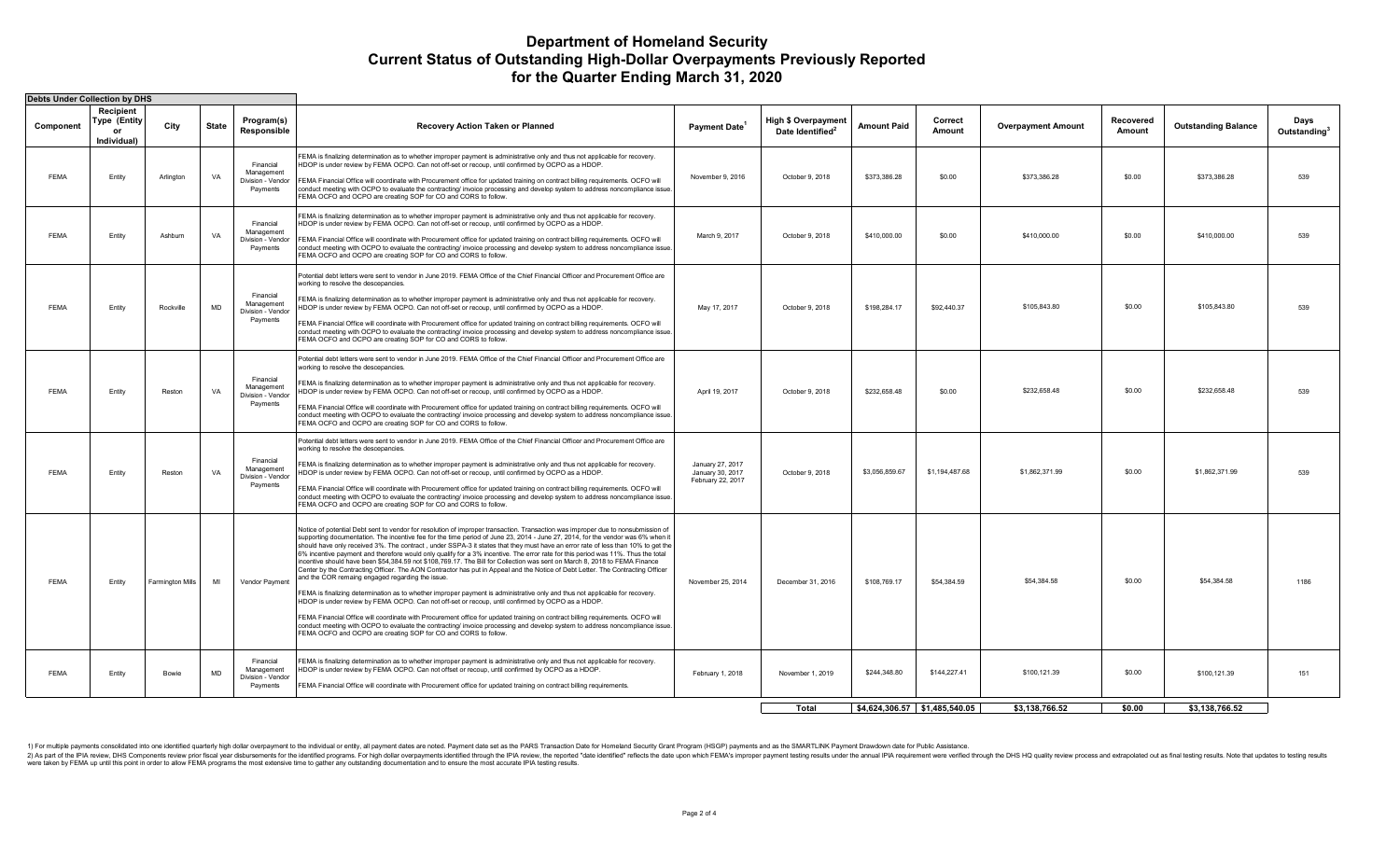## **Department of Homeland Security Current Status of Outstanding High-Dollar Overpayments Previously Reported for the Quarter Ending March 31, 2020**

| Debts Sent to Treasury Offset Program for Collection |                                                                                                     |  |  |                                  |                                                         |                                                      |                    |                          |                       |                     |                               |        |
|------------------------------------------------------|-----------------------------------------------------------------------------------------------------|--|--|----------------------------------|---------------------------------------------------------|------------------------------------------------------|--------------------|--------------------------|-----------------------|---------------------|-------------------------------|--------|
| Component                                            | Recipient<br>Program(s)<br>Type<br>City<br><b>State</b><br>(Entity or<br>Responsible<br>Individual) |  |  | Recovery Action Taken or Planned | <b>Payment Date</b>                                     | <b>High \$ Overpayment</b><br><b>Date Identified</b> | <b>Amount Paid</b> | <b>Correct</b><br>Amount | Overpayment<br>Amount | Recovered<br>Amount | Outstanding<br><b>Balance</b> |        |
|                                                      |                                                                                                     |  |  |                                  | N/A - No prior overpayments referred to Treasury Offset |                                                      |                    |                          |                       |                     |                               |        |
|                                                      |                                                                                                     |  |  |                                  |                                                         |                                                      |                    |                          |                       |                     |                               |        |
|                                                      |                                                                                                     |  |  |                                  |                                                         |                                                      | Total              | \$0.00                   | \$0.00                | \$0.00              | \$0.00                        | \$0.00 |